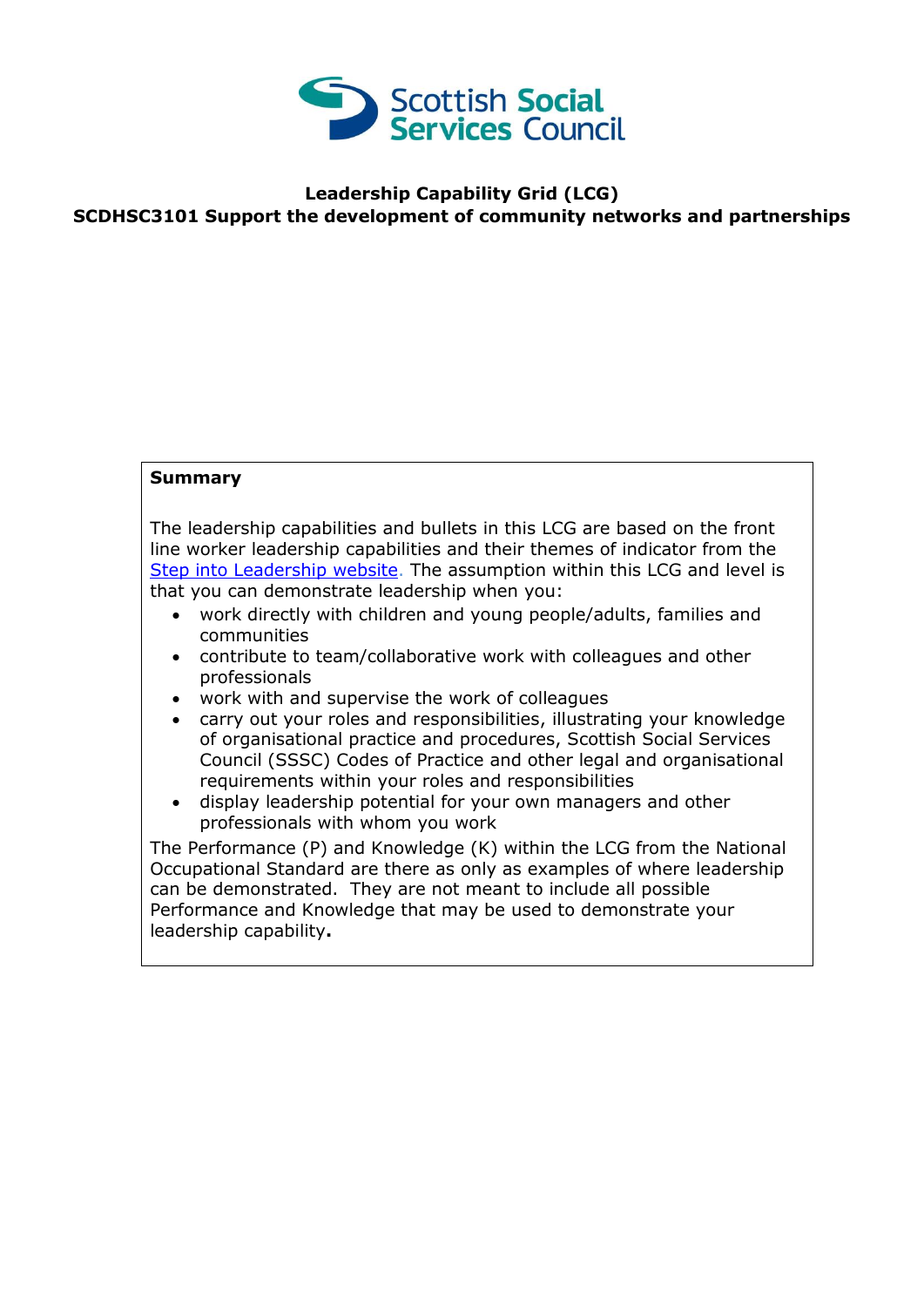

## **Leadership Capability Grid (LCG)**

**SCDHSC3101 Support the development of community networks and partnerships**

| Leadership<br>capabilities | When supporting the development of community networks and<br>partnerships you can demonstrate leadership capabilities by:                                                                                                                                                                                                                                                                                                                                                                                                                                                                                                                                                                                                                                                                                                                                                                                                                                                                                                            |
|----------------------------|--------------------------------------------------------------------------------------------------------------------------------------------------------------------------------------------------------------------------------------------------------------------------------------------------------------------------------------------------------------------------------------------------------------------------------------------------------------------------------------------------------------------------------------------------------------------------------------------------------------------------------------------------------------------------------------------------------------------------------------------------------------------------------------------------------------------------------------------------------------------------------------------------------------------------------------------------------------------------------------------------------------------------------------|
| <b>Vision</b>              | Providing a vision for those with whom you work and your organisation<br>when you:                                                                                                                                                                                                                                                                                                                                                                                                                                                                                                                                                                                                                                                                                                                                                                                                                                                                                                                                                   |
|                            | See how best to make a difference when providing active support for<br>the development and running of community networks and partnerships <sup>1</sup><br>$(P1, 6, 15; K1-5, 11, 16, 24-25, 40, 42-54)$<br>• Communicate and promote ownership of the vision when providing<br>active support for the development and running of community networks<br>and partnerships (P1, 6, 15; K1-5, 11, 16, 24-25, 40, 42-54), working<br>with others $(P1, 2, 4, 6, 7-14, 17-27)$ and with investigation, review &<br>evaluation ( $P4-5$ , 14)<br>Promote social service values through active participation in the<br>development and running of community networks and partnerships (P1,<br>6, 15; K1-5, 11, 16, 24-25, 40, 42-54), working with others (P1, 2, 4,<br>6, 7-14, 17-27) and with investigation, review & evaluation ( $P4-5$ , 14)<br>See the bigger picture when demonstrating knowledge and practice of<br>organisational, local and national policies and procedures (P1, 2, 4, 6,<br>7-15, 17-27; K6, 8-9, 26-27, 32-34) |
| Self-                      | Displaying self leadership when you:                                                                                                                                                                                                                                                                                                                                                                                                                                                                                                                                                                                                                                                                                                                                                                                                                                                                                                                                                                                                 |
| leadership                 | Demonstrate and adapt leadership when supporting the development of<br>community networks and partnerships $(P1, 2, 4, 6, 7-15, 17-27; K23,$<br>40, 42-54)                                                                                                                                                                                                                                                                                                                                                                                                                                                                                                                                                                                                                                                                                                                                                                                                                                                                           |
|                            | Improve own leadership by seeking advice $(K20)$ , through evaluation<br>and self reflection (K23, 39-40)                                                                                                                                                                                                                                                                                                                                                                                                                                                                                                                                                                                                                                                                                                                                                                                                                                                                                                                            |
|                            | Take intelligent risks when supporting the development of community<br>networks and partnerships (P1, 2, 4, 6, 7-15, 17-27; K26-31, 40, 42-<br>54)                                                                                                                                                                                                                                                                                                                                                                                                                                                                                                                                                                                                                                                                                                                                                                                                                                                                                   |
|                            | • Demonstrate and promote resilience (P1, 2, 4, 6, 7-15, 17-27; K3, 4,<br>19, 30, 40, 42-54)                                                                                                                                                                                                                                                                                                                                                                                                                                                                                                                                                                                                                                                                                                                                                                                                                                                                                                                                         |
|                            | • Challenge discrimination and oppression ( $K$ 1, 4, 30, 37)                                                                                                                                                                                                                                                                                                                                                                                                                                                                                                                                                                                                                                                                                                                                                                                                                                                                                                                                                                        |
| <b>Motivating</b>          | Motivating and inspiring others when you:                                                                                                                                                                                                                                                                                                                                                                                                                                                                                                                                                                                                                                                                                                                                                                                                                                                                                                                                                                                            |
| and inspiring              | • Inspire people by personal example (P1, 2, 4, 6, 7-15, 17-27; K14-20,<br>40, 42-54)                                                                                                                                                                                                                                                                                                                                                                                                                                                                                                                                                                                                                                                                                                                                                                                                                                                                                                                                                |
|                            | Recognise and value the contribution of others (P1, 2, 4, 6, 7-15, 17-<br>27; K9-10, 20, 40, 42-54)                                                                                                                                                                                                                                                                                                                                                                                                                                                                                                                                                                                                                                                                                                                                                                                                                                                                                                                                  |
|                            | • Support the creation of a learning and performance culture (P1, 2, 4, 6,<br>7-15, 17-27; K16-20, 23, 40, 42-54)                                                                                                                                                                                                                                                                                                                                                                                                                                                                                                                                                                                                                                                                                                                                                                                                                                                                                                                    |
| <b>Empowering</b>          | Empowering people when you:                                                                                                                                                                                                                                                                                                                                                                                                                                                                                                                                                                                                                                                                                                                                                                                                                                                                                                                                                                                                          |
|                            | Enable leadership at all levels (P1, 2, 4, 6, 7-15, 17-27; K8-9, 16-20,<br>40, 42-54)                                                                                                                                                                                                                                                                                                                                                                                                                                                                                                                                                                                                                                                                                                                                                                                                                                                                                                                                                |

 $1$  Active participation in this NOS relates to individuals with whom you work and individuals who are referred to as 'members' of the network/partnership. Working with others is when 'others' are specifically identified and when networks and partnerships are generally referred to in the performance

-